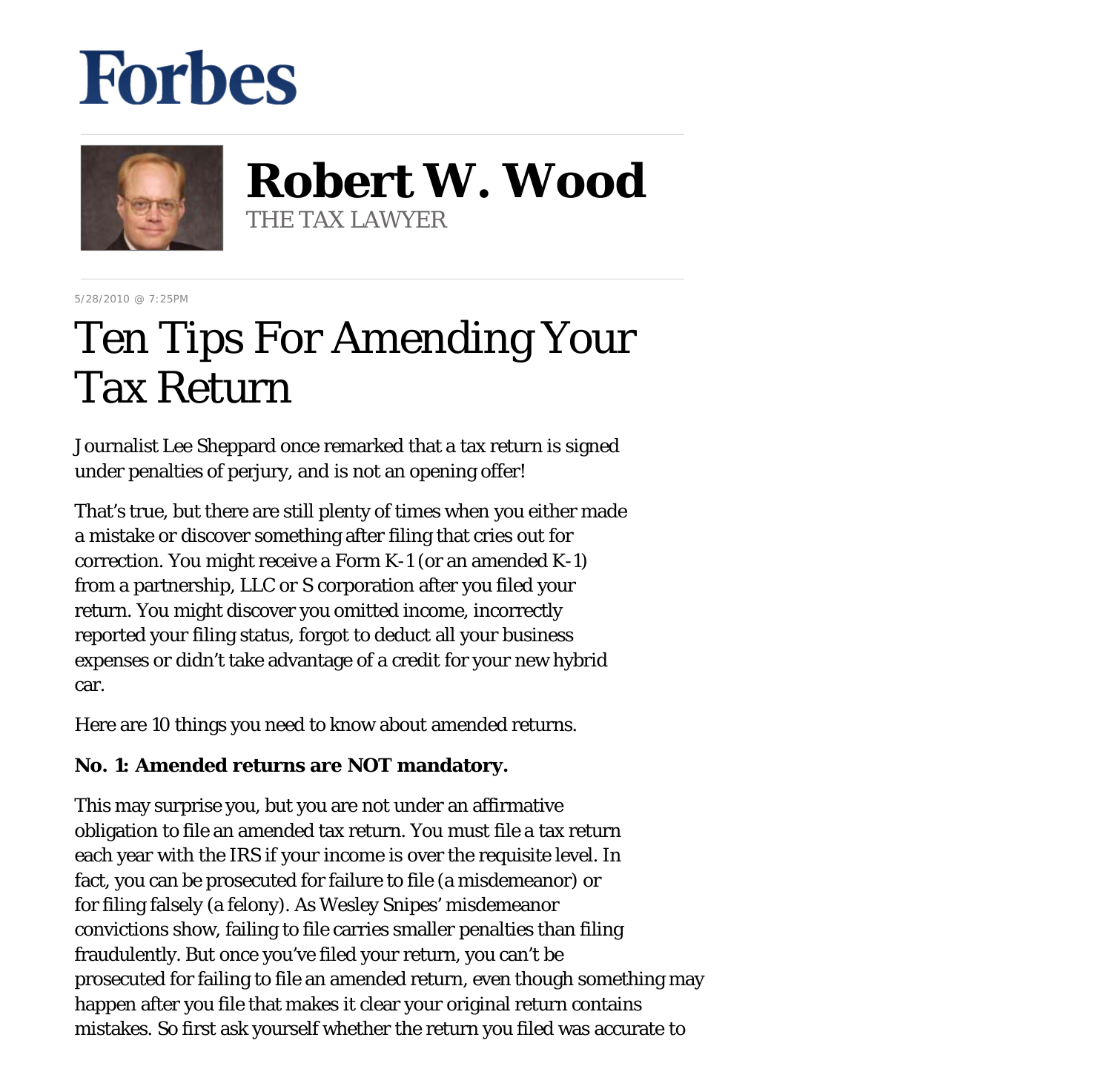your best knowledge when you filed it. If it was, you are probably safe in not filing an amendment.

Conversely, if you knew the return was inaccurate when you filed it, you should amend it to make it accurate without delay. The IRS rarely brings up an originally filed return in civil audits or in criminal prosecutions once the taxpayer has come forward and attempted to correct it by filing an amended return. But to take advantage of this rule, you need to be proactive, and you need to make the correction before the IRS finds your error.

Example: You file your original return April 15 and state you aren't subject to income taxes because they are unconstitutional and you are not a slave to the federal government. You had better file an amended tax return properly reporting your income and paying your tax before the IRS contacts you to tell you they disagree with your original return. (See ["Ten Tax Protestor Claims](http://www.forbes.com/2010/02/19/irs-tax-protestor-stack-snipes-personal-finance-robert-wood.html) [To Avoid."](http://www.forbes.com/2010/02/19/irs-tax-protestor-stack-snipes-personal-finance-robert-wood.html))

Recently the IRS issued [Notice 989,](http://www.irs.gov/pub/irs-pdf/n989.pdf) stating that independent contractors recharacterized as employees "must" file amended tax returns. Yet it's unclear that the IRS has the authority to change the "should" standard in its Regulations by a Notice, and in any case, this is only one setting in which the amended return dilemma can arise. For discussion, see ["Ten Things IRS](http://www.woodporter.com/Publications/Articles/pdf/Ten_Things_IRS_Wants_Workers_to_Consider_When_Contractors_Become_Employees.pdf) [Wants Workers to Consider When Contractors Become Employees," Vol. 9,](http://www.woodporter.com/Publications/Articles/pdf/Ten_Things_IRS_Wants_Workers_to_Consider_When_Contractors_Become_Employees.pdf) [No. 156, Daily Tax Report \(Aug. 17, 2009\), p. J-1.](http://www.woodporter.com/Publications/Articles/pdf/Ten_Things_IRS_Wants_Workers_to_Consider_When_Contractors_Become_Employees.pdf)

#### **No. 2: You can't cherry-pick what you correct.**

You don't have to file an amended return, but if you do, you must correct everything. This is the IRS version of "in for a penny, in for a pound." To use a different metaphor, you can't cherry-pick and make only those corrections that get you money back, but not those that increase your tax liability.

Example: You file your original return and believe it to be accurate. Six months later, after you've already received the \$3,600 refund you claimed, you discover you forgot to report a stock loss that would have netted you an additional \$1,000 refund. You also discovered that you under-reported your earnings from a partnership, because you just received an amended Form K-1 saying that instead of the \$50,000 of income you reported (from the first K-1), your share of the income was actually \$150,000.

If you amend, you must correct both errors, not just the one in your favor. But you might be surprised to find you are not obligated to file an amended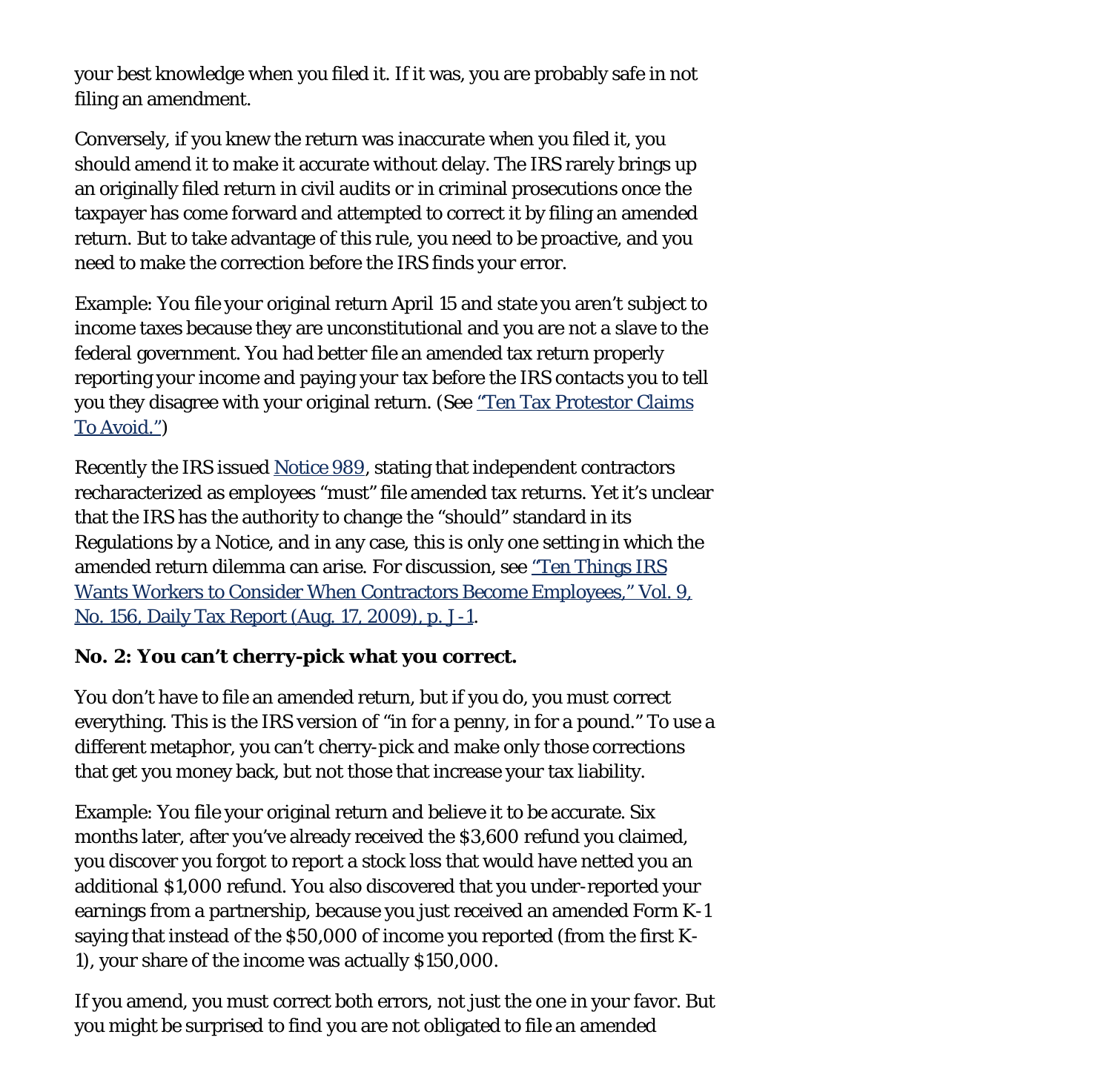return, even though most tax advisers will tell you it's a good idea–that's because the IRS will probably send you a bill based on the revised Form K-1 the partnership sent you once its computers get around to matching that form against your Form 1040. (For more on computer matches, [click here](http://www.forbes.com/forbes/2010/0329/investing-irs-audit-mail-math-error-1099-torture-by-mail.html).)

#### **No. 3: Some errors don't merit an amended return**.

Math errors are not a reason to file an amended return, since the IRS will correct math errors on your return. Likewise, you usually shouldn't file an amended return if you discover you omitted a Form W-2, forgot to attach schedules, or other glitches of that sort. The IRS may process your return without them, or will request them if needed.

There are certain parts of your original return that you simply can't change with an amended return. For example, you can change your filing status on an amended return from married filing separate to joint, or from qualifying widow(er) to head of household status. However, you cannot change from married filing joint to married filing separate after the due date for the original return (usually April 15) has passed.

#### **No. 4: Timing counts.**

Most people suggest you must amend within three years of your original return filing. Actually, you must file a [Form 1040X, Amended U.S. Individual](http://www.irs.gov/pub/irs-pdf/f1040x.pdf) [Income Tax Return](http://www.irs.gov/pub/irs-pdf/f1040x.pdf), within three years from the date you filed your original return or within two years from the date you paid the tax, whichever is later. This either/or test can give you extra time, but it is safer to amend within three years of your original return so there's no dispute.

But how soon is too soon to amend? You can file an amended tax return right on the heels of your original return if you like. However, if you are filing to claim an additional refund, you should wait until after you have received your original refund before filing Form 1040X. You may cash the first check while waiting for any additional refund.

# **No. 5: Only paper will do**.

Amended returns are prepared on Form 1040X. You must use this form whether you previously filed Form 1040, 1040A or 1040EZ. Amended returns are only filed on paper, so even if you filed your original return electronically, you'll have to amend on paper. Label the top of the 1040X very clearly with the tax year you are amending.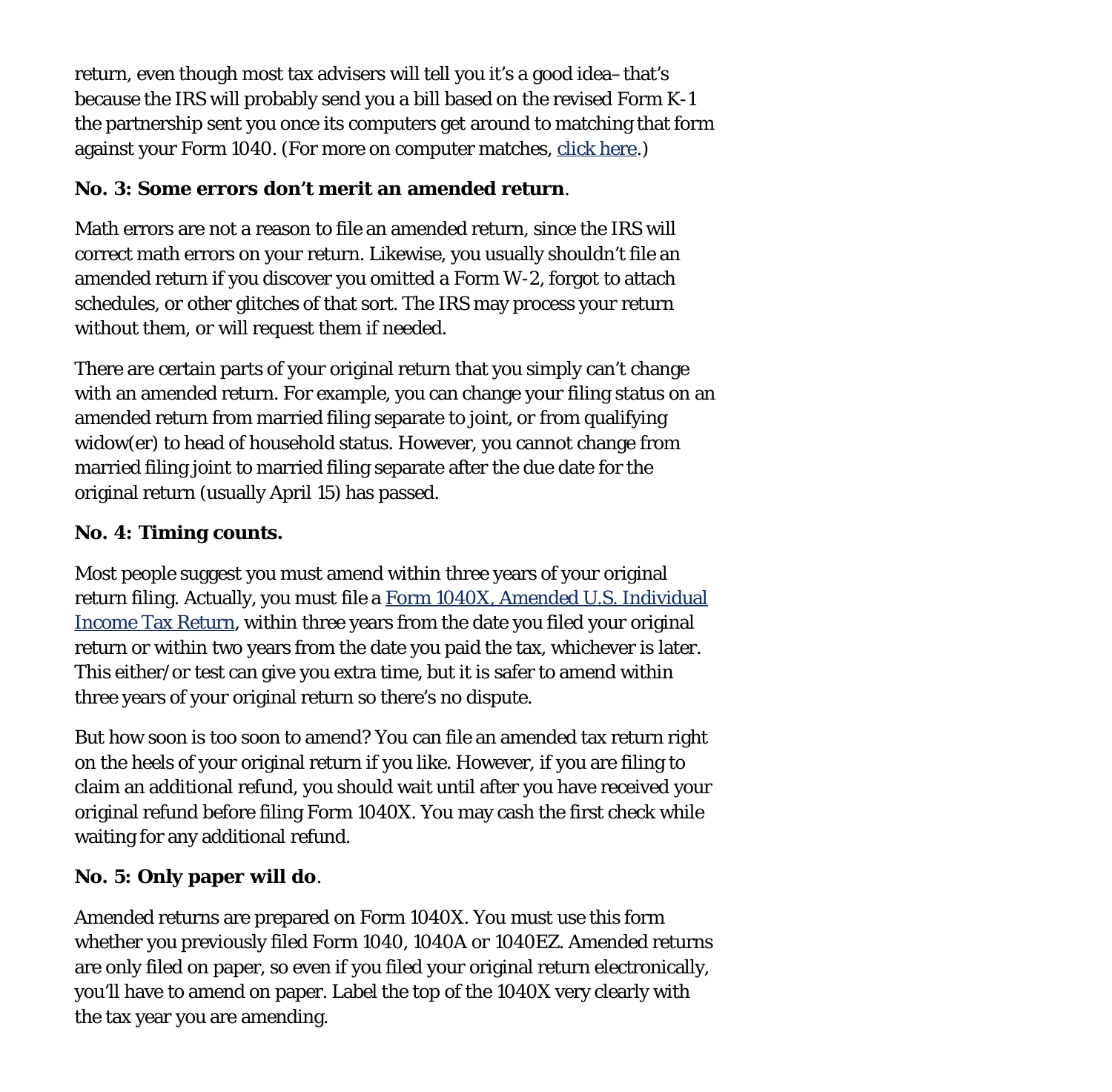#### **No. 6: You must amend each year separately.**

If you are amending more than one tax return, prepare a separate 1040X for each return. Mail each amended return in a separate envelope to the IRS "campus"–that's the IRS' new name for what used to be called "IRS Service Centers"–for the area where you live. The 1040X instructions list the addresses for these IRS campuses.

# **No. 7: Amended returns are more likely to be audited.**

Few tax returns are actually audited, but tax lawyers must advise clients based on the assumption every tax return will be examined. Understandably, of course, taxpayers hope their returns will not be examined! However, amended returns are more likely to be examined than original returns. That should factor into your thinking.

Example: After filing your return you discover you could get another \$5,000 back by filing an amended return. Is it worth it? Are there items on the return you think might not pass muster? What if by trying to get \$5,000 back, it costs you \$100,000 more? See also point 2 above.

# **No. 8: Refunds can be applied to estimated taxes**.

If you file an amended return asking for considerable money back, the IRS may review the situation even more carefully. As an alternative, you can apply all or part of your refund to your current year's tax.

Example: You received a large legal settlement two years ago and paid ordinary income tax (35%). Based on new advice, you want to file an amended return claiming capital gain treatment (15%), but you don't want to invite a dispute over this issue with the IRS. You also are about to make your next estimated tax payment for your current tax year. It may be wise to consider not requesting the money (or at least not all of it) back on your amended return. Instead, you can direct the IRS to apply the amount to your estimated tax payments for the current year. Every situation is different, but more thought about such issues is clearly appropriate with amended returns.

#### **No. 9: The statute of limitations is kind to amended returns.**

Normally the IRS has three years to audit a tax return. (See ["Even The IRS](http://www.forbes.com/2009/10/08/IRS-tax-audits-statute-limitations-personal-finance-wood.html) [Has Time Limits."\)](http://www.forbes.com/2009/10/08/IRS-tax-audits-statute-limitations-personal-finance-wood.html) You might assume that filing an amended tax return would restart that three-year statute of limitations. Surprisingly, it doesn't.